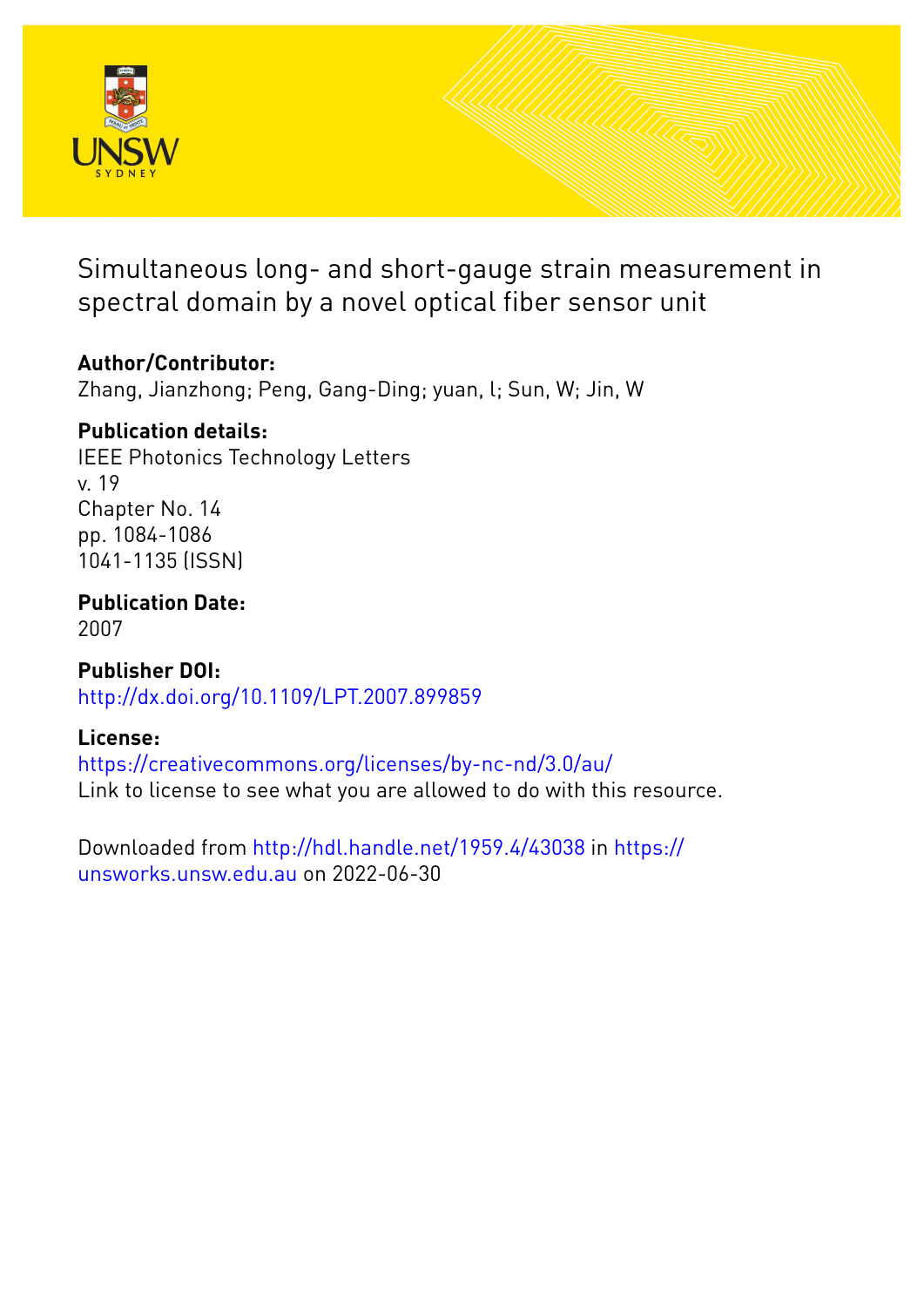# Simultaneous Long- and Short-Gauge Strain Measurement in Spectral Domain by a Novel Optical Fiber Sensor Unit

Jianzhong Zhang, G. D. Peng, Libo Yuan, Weimin Sun, and Wencai Jin

*Abstract—***A novel fiber-optic sensor unit by combining fiber-optic white-light interferometry and fiber Bragg gratings is proposed for simultaneous long- and short-gauge strain measurements. A new demodulation scheme based on spectral coherence theory for fiber-optic white-light interferometric sensors is proposed. This makes it possible that two quite different types of sensors in one unit can be simultaneously demodulated in the spectral domain. An experimental sensor unit has been built and tested. The results demonstrated that the spectral demodulation of the sensor unit is readily realized and that the sensor scheme is feasible.**

*Index Terms—***Fiber Bragg grating (FBG), fiber-optic sensor, fiber-optic white-light interferometry (FOWLI), spectral coherence.**



Fig. 1. Sensor units and experimental demodulation system.

#### I. INTRODUCTION

**I** N RECENT years, sensors based on fiber Bragg grating (FBG) and fiber-optic white-light interferometry (FOWLI) have been developed to monitor the physical and mechanical properties of a structure [1]–[3]. A few new technologies have been introduced to enhance the performance of these two types of sensors, including novel interrogation and demodulation techniques [4]–[6] to improve sensitivity and novel topology structures [7], [8] to enhance the multiplexing ability. The two types of sensors have different characteristics that determine their different applications. FBG sensors are suitable for measuring short-gauge strain of a structure, but not suitable for long-gauge strain measurement where the overall strain of structure is of interest. On the other hand, FOWLI sensors can have long-gauge length. They are more appropriate for long-gauge strain measurement, instead of localized/short-gauge strain, of a structure. However, there are civil engineering applications that both localized and overall strain information are needed. These

Manuscript received October 23, 2006; revised March 13, 2007. This work was supported in part by the Science Foundation of Heilongjiang Province in China under Grant A0308.

J. Zhang is with the Department of Physics, Harbin Engineering University, Harbin 150001, China. He is also with the School of Electrical Engineering, University of New South Wales, Sydney 2052, Australia (e-mail: zhangjianzhong@hrbeu.edu.cn).

G. D. Peng is with the School of Electrical Engineering, University of New South Wales, Sydney 2052, Australia.

L. Yuan and W. Sun are with the Department of Physics, Harbin Engineering University, Harbin 150001, China.

W. Jin is with the College of Precision Instrument and Opto-electronics Engineering, Tianjin University, Tianjin 300072, China.

Digital Object Identifier 10.1109/LPT.2007.899859

applications include concrete evaluation, the measurement of load distribution, aging and deterioration of bridges, dams, buildings, pipelines, and so on.

In this letter, a novel fiber-optic sensor unit combining FBG and FOWLI is proposed to enable simultaneous short- and longgauge strain measurement. This unit would normally need two quite different demodulation techniques, in spectral and spatial domains, respectively, for FBG and FOWLI. This will make the system complicated. To avoid this problem, we introduced a new method to demodulate FOWLI in the spectral domain by analyzing the spectral coherence effect of FOWLI based on spectral coherence theory. Thus, both the FBG and FOWLI in the sensor unit can be demodulated in parallel in the spectral domain. We have experimentally tested and demonstrated the feasibility of simultaneous long- and short-gauge measurement by a sensor unit. The temperature dependence of this measurement technique is discussed at the end of the letter.

#### II. DESCRIPTION OF THE SCHEME

The proposed sensor unit, which is shown in Fig. 1, is just a single-mode fiber in which one or two or even more FBGs have been written with the fiber's two ends cleaved carefully. The proposed sensor system powered by an amplified spontaneous emission (ASE) source is shown in Fig. 1 and the sensor unit is connected to the system by proxy and microtube instead of splicing. The demodulation scheme is achieved via a fiber Michelson interferometer (FMI), an optical spectral analyzer (OSA), and a computer. The optical path difference (OPD) of the FMI that is approximately equal to the length of the sensor unit  $(L_0)$  can be tuned through the use of a scanning mirror graded-index lens system. When the scanning mirror is tuned to the positions where the OPD of the FMI is nearly matched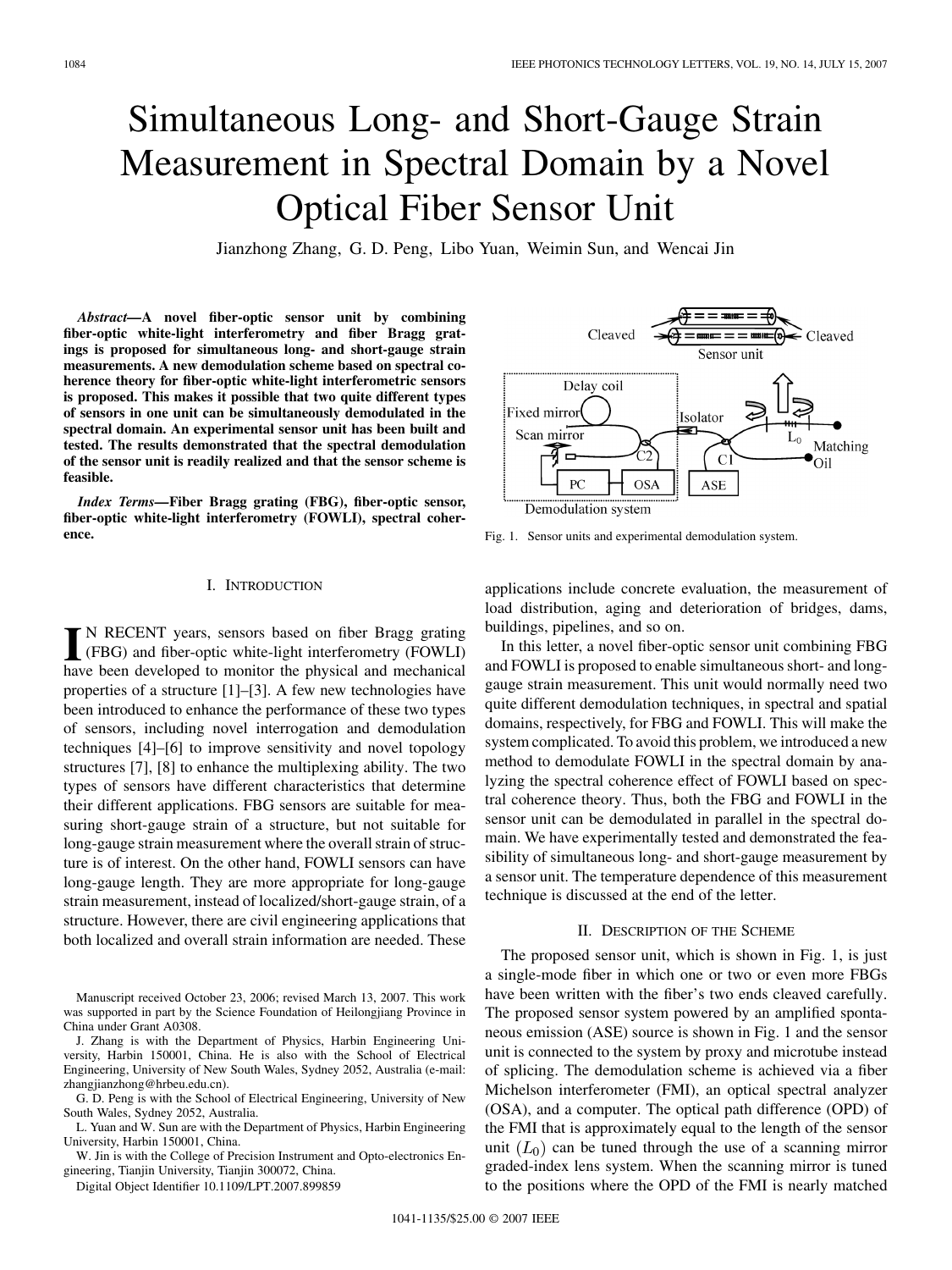

Fig. 2. Spectrum of the sensor unit and the FFT spectra of coherence spectra.

to the gauge length of the sensor unit, the generated coherence spectra can be directly observed by OSA. The scanning mirror does not need to be moved except that a sensor unit with different length is used. The reflection spectra of FBGs are monitored at the same time. The spectrum of a sensor unit with two FBGs is shown in Fig. 2. The whole spectra are set to the computer and the demodulation of the sensor unit is achieved based on an analysis of the spectrum.

## III. THEORETICAL ANALYSIS AND EXPERIMENTAL RESULT

Now we analyze the sensor unit with one FBG. The light field  $U_0$ , which is generated by the ASE source, passes through a 3-dB Coupler1 and then is reflected by the two ends and the FBG of the sensor unit. The reflection field of the unit's left end  $U_1$  is split into the field  $U_{1s}$  toward the scanning mirror and the field  $U_{1f}$  toward the fixed mirror, the reflection field of the unit's right end  $U_2$  is split into field  $U_{2s}$  toward the scanning mirror and the field  $U_{2f}$  toward the fixed mirror, and the reflection field of the FBG  $U_F$  is split into two light fields by the 3-dB Coupler2 as well. So there are six beams that are reflected to the OSA in the end. We separate the whole spectrum into two parts: the FBG spectrum and the coherent spectrum that were shown in Fig. 2. Considering the light fields spread in the fiber, the longitudinal coherence model [9] of partial coherence theory can be used. Because the OPD of the FMI is nearly matched to the gauge length of the sensor unit, the expression of the coherence spectrum  $S_c(\omega)$  is written as

$$
S_c(\omega) = S^{(1s)}(\omega) + S^{(1f)}(\omega) + S^{(2s)}(\omega) + S^{(2f)}(\omega) + 2\sqrt{S^{(1f)}(\omega)}\sqrt{S^{(2s)}(\omega)}|\mu| \cos\left[\frac{\omega}{c}(\delta L)\right]
$$
 (1)

where  $S^{(1s)}(\omega)$ ,  $S^{(1f)}(\omega)$ ,  $S^{(2s)}(\omega)$ , and  $S^{(2f)}(\omega)$  are the spectra of  $U_{1s}$ ,  $U_{1f}$ ,  $U_{2s}$ , and  $U_{2f}$ , respectively.  $\delta L$  is the OPD between the light fields  $U_{1f}$  and  $U_{2s}$ .  $\omega$  and c are the frequency and speed of light in the vacuum.  $|\mu|$ , the modulus of spectral degree of coherence, is the slow varying function of  $\omega$  and  $\delta L$  and can be considered as a constant in the longitudinal coherence model. It is a good approximation that  $S^{(1s)}(\omega)$  and



Fig. 3. Calibration of the FBG and FOWLI of the sensor unit.

 $S^{(1f)}(\omega)$  are both equal to  $S^{(1)}(\omega)$ , and  $S^{(2s)}(\omega)$  and  $S^{(2f)}(\omega)$ are the same and equal to  $S^{(2)}(\omega)$ . For the part of the coherence spectrum,  $S^{(1)}(\omega)$  equals  $S^{(2)}(\omega)$  approximately because the reflectivity of the two ends of the sensor unit are almost the same. The expression of the coherence spectrum is simplified from (1) as

$$
S_c(\omega) = 4S^{(1)}(\omega) \left\{ 1 + \frac{1}{2} |\mu| \cos \left[ \frac{\omega}{c} (\delta L) \right] \right\}.
$$
 (2)

It is found that the period of the coherence spectrum  $(S_c(\omega))$ changes with the OPD  $(\delta L)$  linearly according to (2). Longitudinal strain applied to the sensor unit would also cause a linear change of  $\delta L$ . We demodulate FOWLI according to a periodic spectrum. The fast Fourier transform (FFT) spectra of coherence spectra are used to demodulate the FOWLI. The FFT spectra and the shift of the FFT spectra with the longitudinal strain are shown in Fig. 2. The FFT method was used by Rao's group [10] to demodulate Fizeau sensors. The relationship between the shift in the FFT spectra and the longitudinal strain applied to the sensor unit is shown in Fig. 3, and it is found that there is a good linear relationship between them. The demodulation for the FBG sensor was gained by the traditional method according to the shift of the FBG wavelength. The relationship between the strain and the shift of the FBG wavelength is shown in Fig. 3 too. The calibration of the sensor unit is realized according to Fig. 3 and the strain coefficients of the FOWLI and FBG is 0.042 sample  $m^{-1}$   $\mu \varepsilon^{-1}$  and 1.1 pm  $\mu \varepsilon^{-1}$ , respectively. In the experiment, an OSA and an ASE with 40-nm bandwidth from 1525 to 1565 nm are used. A 38-cm-long sensor unit with a 2-cm-long FBG resonant at 1560.120 nm is tested and the 1024 point FFT is applied to the coherent spectra. The  $\sim 60 \mu \varepsilon$  accuracy is achieved for the 38-cm-long FOWLI sensor.

Now we test the response of the sensor unit to a special plastic specimen. The specimen is designed to have a shape that is shown in Fig. 4(a) and the sensor unit is attached to the plastic specimen with epoxy. Because the ratio between the waist width and the body width of the specimen is 1 : 1.68 and the length of